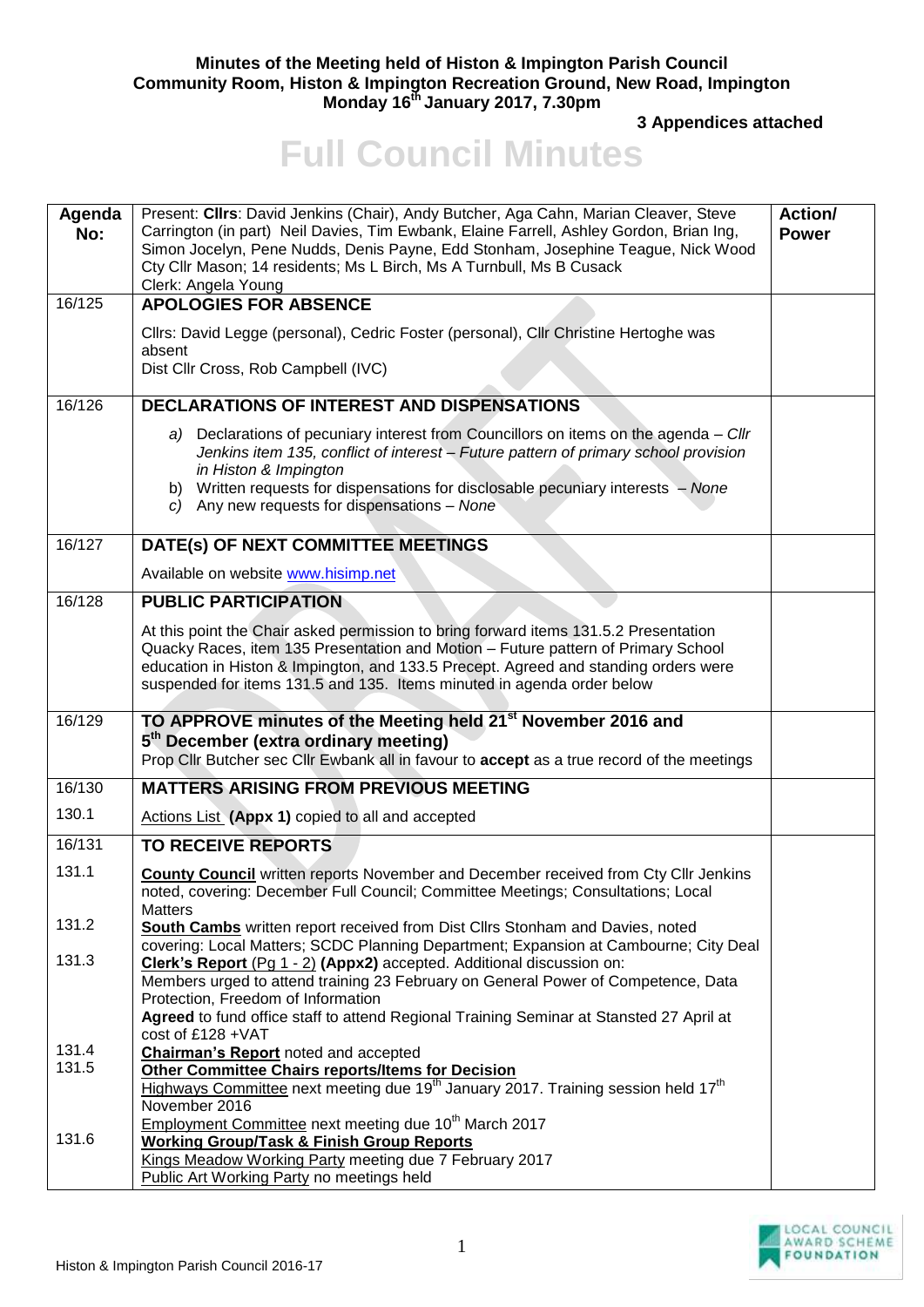|        | Presentation: Quacky Races - request to earmark an amount of Sec 106 Public Art<br>funds to the scheme, to enable the group to progress with match funding applications<br>elsewhere, crowdfunding etc. This item had been brought forward after Item 128.<br>Alison Turnbull and Bridget Cusack, residents of Histon and Impington, presented on the<br>successful event held September 2016 with financial support from the Parish Council<br>Public Art S106 fund of £200. Noted that some £30,028, remains in the fund after the<br>payment received from the developers of Primrose Lane. They outlined their professional<br>expertise in Public Art consultancy and previous involvement from Alison Turnbull in the<br>Homefield Park gate project. Alison detailed the work leading up to and after the event in<br>2016 and the call for an annual date in the community's calendar. She advised that the<br>Parish Council will be asked to support them in leading a process to deliver permanent<br>public art to the villages. Issues raised:<br>The welcome level of public engagement, involvement and focus around The<br>Green/Brook/with the ducks<br>A desire for non-conflict with the Feast events<br>A marriage of science and art through the mechanical powering of the ducks<br>History of other like projects coming out of Public Art projects, e.g. Eel Day in Ely<br>$\bullet$<br>Fun element of a public art project<br>$\bullet$<br>The Public Art survey carried out as part of the Homefield gate public art project,<br>$\bullet$<br>and positive reaction to public art<br>Ambitions for a permanent public art feature/s for the villages, possibly duck<br>$\bullet$<br>related? A permanent cultural legacy. Investment would be made in artists to<br>come up with design proposals, for launch at the next Quacky Race in September<br>2017. One Cllr questioned the heritage aspect of ducks<br>Match funding opportunities open to them as professional fund raisers, and an<br>opportunity to dovetail all other projects being considered by the Working Party<br>Noting that the likely request was for £20,000 in total for a significant project, £1,000 of<br>which would be required before September 2017, the opportunity for the Council to find a<br>mechanism to manage its Public Art delivery was noted. Council requested the Public Art<br>Working Party review the PA strategy, as a priority, and bring back any proposal to Full<br>Council<br>Newsletter Editorial Task & Finish Group meeting due week commencing 13 <sup>th</sup> February,<br>final deadline for copy 14 <sup>th</sup> March 2017<br>Youth Task & Finish Group meeting held 12 <sup>th</sup> January 2017. Notes provided to all.<br>Community Park Project Working Party informal meetings held. Meeting held 5 <sup>th</sup> January<br>2017, notes provided to all. Next meeting due 2 <sup>nd</sup> February 2017.<br>Neighbourhood Plan meetings held 8 <sup>th</sup> December 2016 and 4 <sup>th</sup> January. Policy writing<br>workshop 22 <sup>nd</sup> February. Update from Cllr Jenkins dated 16 January provided to all<br><b>Recommendations:</b><br>1. Approve the recommendations as summarised (continuation of development of<br>Plan; growth of the core group members, timetable going forward with referendum<br>by May 2018; work to develop the plan) and<br>2. Recommend that each committee considers the Enventure Report at its next<br>meeting<br>Proposed Cllr Jenkins, seconded Cllr Butcher all agreed. Clarification that core group was<br>Cllrs Jenkins, Butcher, Payne and Sue Lee (resident)<br>Drainage Working Party meeting held 22 <sup>nd</sup> November 2016. Clerk, Clirs Foster and Payne<br>had been involved in talking with expert companies regarding planned improvement<br>project. Suggestions for specifications expected. Agreed to delegate decisions on<br>awarding contract to Environment Committee, working with Rob Mungovan at SCDC to<br>ensure a suitable project identified. Funding of £20,000 in specified reserve<br>Committee Structure Task & Finish meeting/s due February 2017 | <b>Public Art</b><br><b>WP</b><br><b>Environment</b><br><b>Committee</b> |
|--------|-----------------------------------------------------------------------------------------------------------------------------------------------------------------------------------------------------------------------------------------------------------------------------------------------------------------------------------------------------------------------------------------------------------------------------------------------------------------------------------------------------------------------------------------------------------------------------------------------------------------------------------------------------------------------------------------------------------------------------------------------------------------------------------------------------------------------------------------------------------------------------------------------------------------------------------------------------------------------------------------------------------------------------------------------------------------------------------------------------------------------------------------------------------------------------------------------------------------------------------------------------------------------------------------------------------------------------------------------------------------------------------------------------------------------------------------------------------------------------------------------------------------------------------------------------------------------------------------------------------------------------------------------------------------------------------------------------------------------------------------------------------------------------------------------------------------------------------------------------------------------------------------------------------------------------------------------------------------------------------------------------------------------------------------------------------------------------------------------------------------------------------------------------------------------------------------------------------------------------------------------------------------------------------------------------------------------------------------------------------------------------------------------------------------------------------------------------------------------------------------------------------------------------------------------------------------------------------------------------------------------------------------------------------------------------------------------------------------------------------------------------------------------------------------------------------------------------------------------------------------------------------------------------------------------------------------------------------------------------------------------------------------------------------------------------------------------------------------------------------------------------------------------------------------------------------------------------------------------------------------------------------------------------------------------------------------------------------------------------------------------------------------------------------------------------------------------------------------------------------------------------------------------------------------------------------------------------------------------------------------------------------------------------------------------------------------------------------------------------------------------------------------------------------------------------------------------------------------------------------------------------------------------------------------------------------------------------------------------------------------------------------------------------------------------------------------------------------------------------------------------------------------------------------------------------------------|--------------------------------------------------------------------------|
|        |                                                                                                                                                                                                                                                                                                                                                                                                                                                                                                                                                                                                                                                                                                                                                                                                                                                                                                                                                                                                                                                                                                                                                                                                                                                                                                                                                                                                                                                                                                                                                                                                                                                                                                                                                                                                                                                                                                                                                                                                                                                                                                                                                                                                                                                                                                                                                                                                                                                                                                                                                                                                                                                                                                                                                                                                                                                                                                                                                                                                                                                                                                                                                                                                                                                                                                                                                                                                                                                                                                                                                                                                                                                                                                                                                                                                                                                                                                                                                                                                                                                                                                                                                                                         |                                                                          |
| 16/132 | TO ACCEPT COMMITTEE REPORTS note actions and agree                                                                                                                                                                                                                                                                                                                                                                                                                                                                                                                                                                                                                                                                                                                                                                                                                                                                                                                                                                                                                                                                                                                                                                                                                                                                                                                                                                                                                                                                                                                                                                                                                                                                                                                                                                                                                                                                                                                                                                                                                                                                                                                                                                                                                                                                                                                                                                                                                                                                                                                                                                                                                                                                                                                                                                                                                                                                                                                                                                                                                                                                                                                                                                                                                                                                                                                                                                                                                                                                                                                                                                                                                                                                                                                                                                                                                                                                                                                                                                                                                                                                                                                                      |                                                                          |
| 132.1  | Planning Committee draft minutes 29 <sup>th</sup> November, 20 <sup>th</sup> December and 10 <sup>th</sup> January<br>provided to all and accepted. Next meetings due $24^{th}$ January, $7^{th}$ February 2017                                                                                                                                                                                                                                                                                                                                                                                                                                                                                                                                                                                                                                                                                                                                                                                                                                                                                                                                                                                                                                                                                                                                                                                                                                                                                                                                                                                                                                                                                                                                                                                                                                                                                                                                                                                                                                                                                                                                                                                                                                                                                                                                                                                                                                                                                                                                                                                                                                                                                                                                                                                                                                                                                                                                                                                                                                                                                                                                                                                                                                                                                                                                                                                                                                                                                                                                                                                                                                                                                                                                                                                                                                                                                                                                                                                                                                                                                                                                                                         |                                                                          |
| 132.2  | Recreation Committee draft minutes 28 <sup>th</sup> November provided to all. Next meeting due 23 <sup>rd</sup><br>January 2017                                                                                                                                                                                                                                                                                                                                                                                                                                                                                                                                                                                                                                                                                                                                                                                                                                                                                                                                                                                                                                                                                                                                                                                                                                                                                                                                                                                                                                                                                                                                                                                                                                                                                                                                                                                                                                                                                                                                                                                                                                                                                                                                                                                                                                                                                                                                                                                                                                                                                                                                                                                                                                                                                                                                                                                                                                                                                                                                                                                                                                                                                                                                                                                                                                                                                                                                                                                                                                                                                                                                                                                                                                                                                                                                                                                                                                                                                                                                                                                                                                                         |                                                                          |
| 132.3  | Environment Committee draft minutes 6 <sup>th</sup> December provided to all and accepted. Next<br>meeting due 31 <sup>st</sup> January 2017                                                                                                                                                                                                                                                                                                                                                                                                                                                                                                                                                                                                                                                                                                                                                                                                                                                                                                                                                                                                                                                                                                                                                                                                                                                                                                                                                                                                                                                                                                                                                                                                                                                                                                                                                                                                                                                                                                                                                                                                                                                                                                                                                                                                                                                                                                                                                                                                                                                                                                                                                                                                                                                                                                                                                                                                                                                                                                                                                                                                                                                                                                                                                                                                                                                                                                                                                                                                                                                                                                                                                                                                                                                                                                                                                                                                                                                                                                                                                                                                                                            |                                                                          |

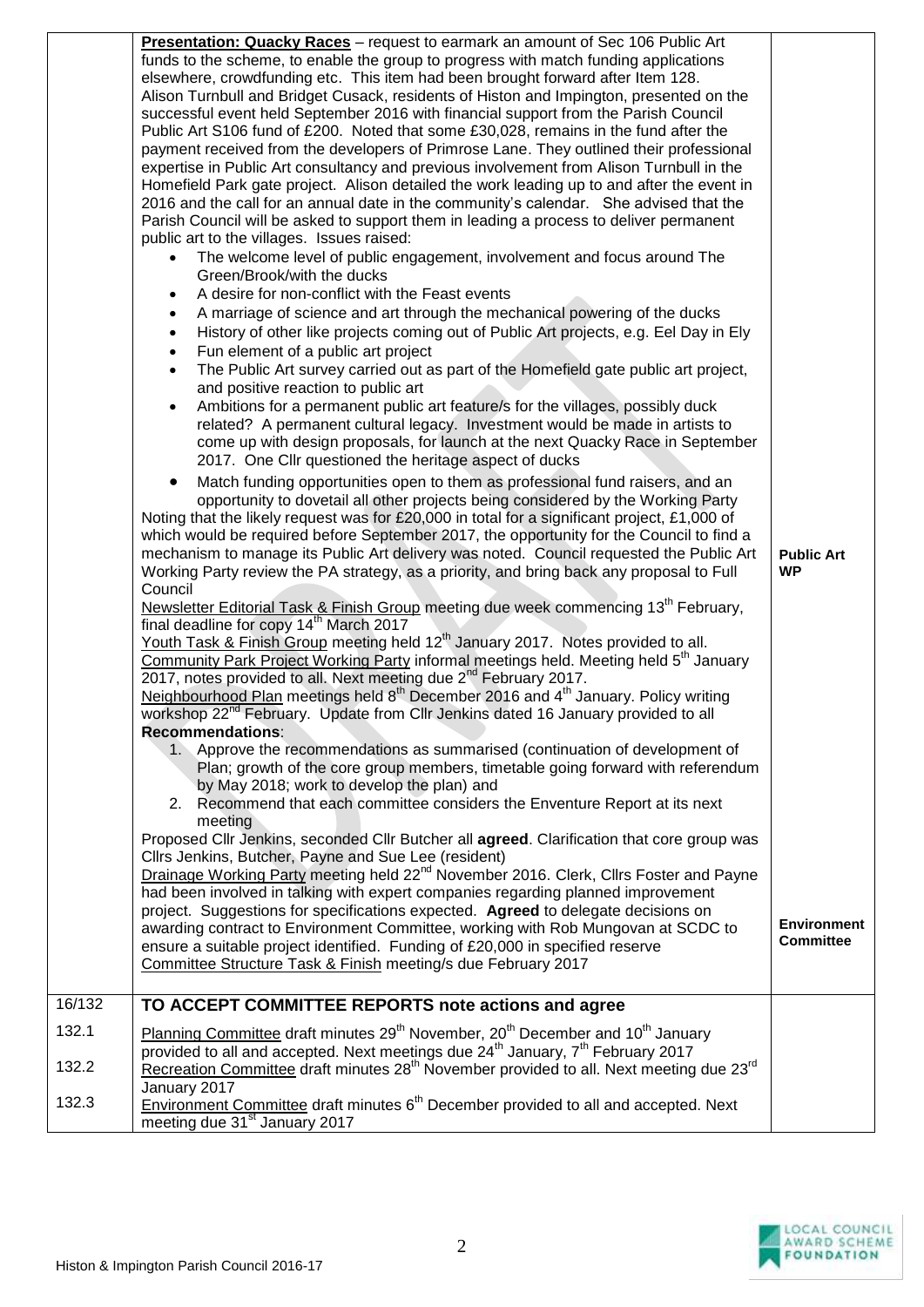| 16/133 | TO RECEIVE FINANCE & ADMINISTRATION REPORT (Appx 2 Pgs 3 & 4)                                                                                                                                                                                              |  |
|--------|------------------------------------------------------------------------------------------------------------------------------------------------------------------------------------------------------------------------------------------------------------|--|
| 133.1  | Finance, Legal and Administration Committee draft minutes 5 <sup>th</sup> December and 9 <sup>th</sup> January<br>provided to all and accepted. Next meeting due 10 <sup>th</sup> April 2017                                                               |  |
| 133.2  | Delegated payment of accounts noted                                                                                                                                                                                                                        |  |
| 133.3  | Approve payment of outstanding accounts Proposed Cllr Wood, seconded Cllr Cahn all in                                                                                                                                                                      |  |
|        | favour and AGREED to approve                                                                                                                                                                                                                               |  |
| 133.4  | Amounts paid in noted                                                                                                                                                                                                                                      |  |
|        | Chairman formally asked for an extension under Standing Order 1x). Agreed                                                                                                                                                                                  |  |
| 133.5  | Precept This item was brought forward immediately after items 128,131.5, and 135.<br>Standing orders had been re-instated.                                                                                                                                 |  |
|        | 3 supporting papers provided plus Finance, Legal and Admin Committee draft minutes 9 <sup>th</sup><br>January 2017 (Appx 3) and accepted. Cllr Payne, Chair of FLA outlined discussions and<br>answered questions. Proposed:                               |  |
|        | 1. That Council Tax rates continue to be equal for the two Parishes<br>2. That the Council Tax rate should be increased by 4.48%, giving a precept of £318,351.<br>Noting that this gives a Band D rate of £97.18, an increase of £4.16 (8p per week for a |  |
|        | Band D household, and similarly being £2.77 a year/5p per week for Band A; and<br>£8.32 a year/16p per week for Band H)                                                                                                                                    |  |
|        | 3. Work be carried out in the first half of the new financial year to produce a "Priorities<br>and Aims" policy to assist budgeting processes going forward                                                                                                |  |
|        | Seconded Cllr Ing, all in favour and <b>agreed</b> . Cllr Ing commended the work carried out on<br>figure to take to the FLA meeting.                                                                                                                      |  |
| 16/134 | <b>RECENT CORRESPONDENCE</b>                                                                                                                                                                                                                               |  |
| 134.1  | Circulation file available for all                                                                                                                                                                                                                         |  |
| 134.2  | Other Correspondence None                                                                                                                                                                                                                                  |  |
| 16/135 | <b>OTHER MATTERS</b>                                                                                                                                                                                                                                       |  |
| 135.1  | Presentation: This item was brought forward immediately following 128 and 131.5.                                                                                                                                                                           |  |
|        | Standing orders were suspended. Ms Lesley Birch, Executive Principal at Histon &<br>Impington Junior School- Future pattern of primary school provision in Histon and<br>Impington                                                                         |  |
|        | Cllr Jenkins advised he would stay for the presentation but due to conflict of interest as                                                                                                                                                                 |  |
|        | County Cllr for Histon & Impington would leave the meeting for the motion. Cty Cllr Mason<br>outlined his role as the second Cty Cllr for Histon & Impington, and confirmed he would be                                                                    |  |
|        | attending the County Council meeting the following day, 17 <sup>th</sup> January                                                                                                                                                                           |  |
|        | Lesley Birch outlined proposals being put forward by Cambs County Council for the future                                                                                                                                                                   |  |
|        | provision of extra primary school capacity by Cambridge Primary Education Trust (CPET)                                                                                                                                                                     |  |
|        | in Histon & Impington (see Motion 135.2). The proposal was for the Junior School to be                                                                                                                                                                     |  |
|        | refurbished and extended (two storey) for a 2 or 3 form entry primary school, with the                                                                                                                                                                     |  |
|        | Infant School relocated to Buxhall Farm site, also as a primary school. The CPET would                                                                                                                                                                     |  |
|        | be presenting to County Council 17 <sup>th</sup> January to give support to the proposal. Points                                                                                                                                                           |  |
|        | raised by Lesley include:                                                                                                                                                                                                                                  |  |
|        | • History of local children unable to secure places in our primary schools, the need to act<br>on 4 and 5 year olds needing school places, and to make the right decision for the<br>future of our children. Permanent provision required by 2018          |  |
|        | Currently 3 classes in each year group $-4$ are needed but sites not suitable. Year 2s<br>$\bullet$                                                                                                                                                        |  |
|        | already relocated to Junior School site                                                                                                                                                                                                                    |  |
|        | Infant school building would be vacated under proposals being put forward, a<br>$\bullet$                                                                                                                                                                  |  |
|        | treasured building over 100 years old which had served its original purpose                                                                                                                                                                                |  |
|        | Problems currently seen with access at Junior school, and cramped accommodation<br>$\bullet$                                                                                                                                                               |  |
|        | Consideration had also been given to relocation to IVC site, an extra Junior School, an                                                                                                                                                                    |  |
|        | extra Infant School, locations at Bypass Farm and Buxhall Farm (County owned land)                                                                                                                                                                         |  |
|        | Admission procedures - provision required so that siblings can attend the same school<br>$\bullet$<br>should they wish to                                                                                                                                  |  |
|        | Questions followed:                                                                                                                                                                                                                                        |  |
|        | Were plans discussed with Infant School Governors 4 years ago to expand the<br>Infant School progressed? Neither primary school Head had knowledge of these<br>discussions                                                                                 |  |
|        |                                                                                                                                                                                                                                                            |  |

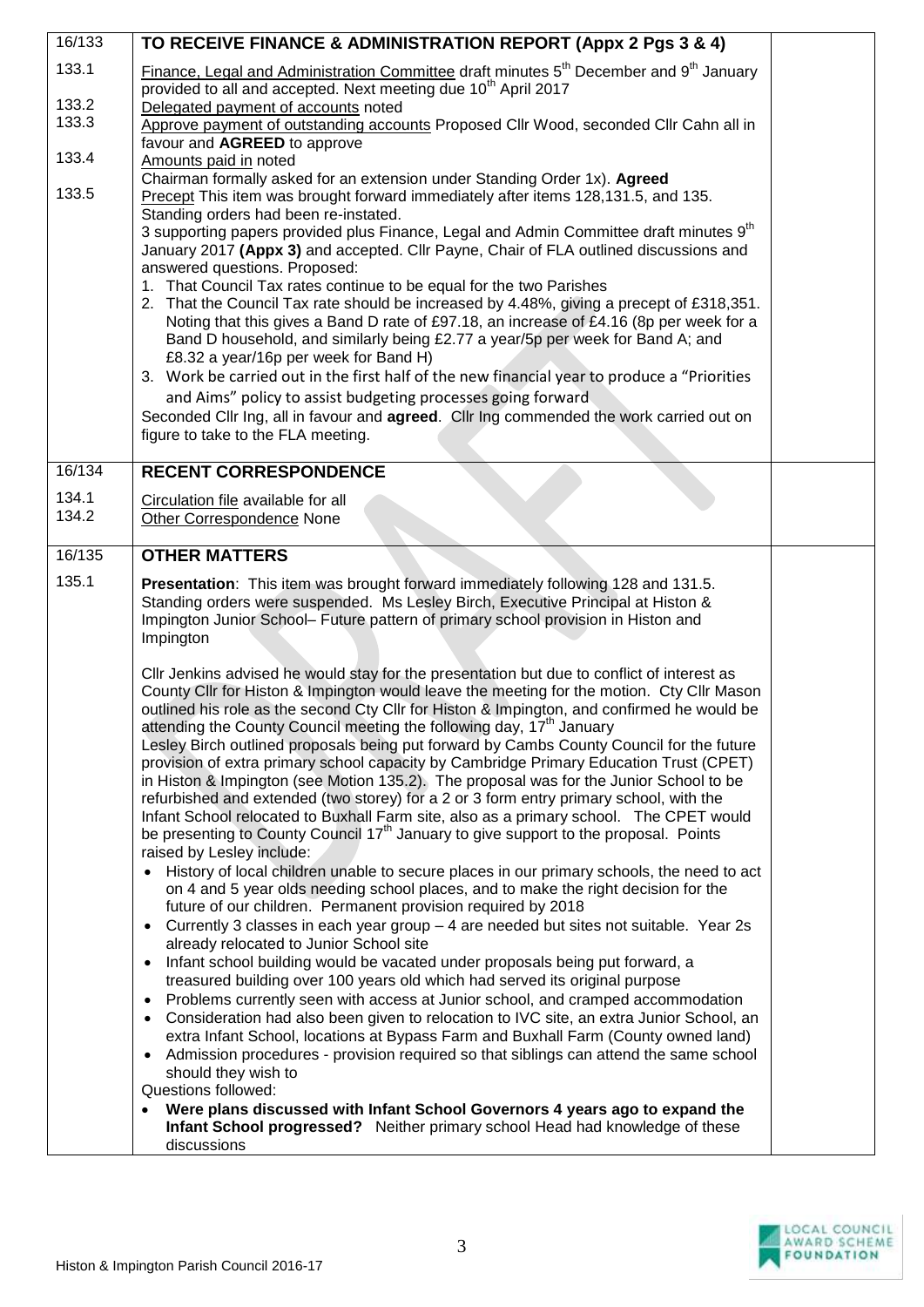|           | present felt very strongly they should be 2 separate Infant and Junior Schools,<br>wherever sited. Was this an option? The proposals were the preferred option<br>following the County Council consultation. It was also felt to be the logical solution by<br>the CPET. The 2 schools would be run by the same Trust and would work closely<br>together, as now. Some great work had been done with the younger and older<br>children working together since the schools were taken into the CPET - leading to                                  |
|-----------|--------------------------------------------------------------------------------------------------------------------------------------------------------------------------------------------------------------------------------------------------------------------------------------------------------------------------------------------------------------------------------------------------------------------------------------------------------------------------------------------------------------------------------------------------|
| $\bullet$ | improved respect among different age groups<br>What is the timing for the proposals? More mobile classrooms would be introduced<br>in September 2017. Under the proposals, during 2018 the Junior School would be<br>refurbished and extended ready for September 2018. Acknowledged that during this<br>transition access to part of the playing fields would be lost. But the site needed                                                                                                                                                      |
| $\bullet$ | improvements and modernisation, whatever proposals were put in place<br>What will happen if one school gets a better OFSTED report than the other? The<br>admissions policy would need to be robust. With the same Trust and staff working                                                                                                                                                                                                                                                                                                       |
| $\bullet$ | together closely, this was not a high risk<br>What might happen to the Infant School site? No proposals known but reference<br>had been made elsewhere to community use e.g. early years provision, health                                                                                                                                                                                                                                                                                                                                       |
| $\bullet$ | Access to the Junior School is known to be a problem now. Would it not<br>become a great deal worse by putting roll number up? Design work brief for new<br>pedestrian access points are included in plans out to tender. Funds were not                                                                                                                                                                                                                                                                                                         |
| $\bullet$ | previously available when suggestions put forward for access changes<br>Is there an education reason to turn down a school all on one site? County<br>Council want to keep the Junior school site, but there is no one site big enough to pull<br>the schools together                                                                                                                                                                                                                                                                           |
| $\bullet$ | Will the schools end up similar in size? There is a growth element built into the                                                                                                                                                                                                                                                                                                                                                                                                                                                                |
| $\bullet$ | Junior School site<br>Was the option being put forward now on the original consultation? Yes. Results<br>of the consultation were inconclusive leading to a change of options being put on the<br>table                                                                                                                                                                                                                                                                                                                                          |
| $\bullet$ | How will existing pupils be split in the first year? This will need careful and<br>sympathetic planning after talking with children and parents                                                                                                                                                                                                                                                                                                                                                                                                  |
|           | MOTION: Proposed Cllr E W Stonham that Histon & Impington Parish Council<br>supports the following resolution being considered by Cambs County Council<br><b>Children and Young Peoples Committee:</b>                                                                                                                                                                                                                                                                                                                                           |
|           | "To: a) endorse the strategy for securing the expansion of primary<br>school places in Histon and Impington in permanent accommodation by<br>September 2019, the elements of which are:                                                                                                                                                                                                                                                                                                                                                          |
|           | i. The relocation of the current Infant School to a new site and expansion of its age range<br>to serve children aged 4-11 to provide a total of 420 places (two forms of entry (FE)); and<br>ii. The expansion of the Junior School on its current site and expansion of its age range<br>to serve children aged 4-11 to provide a total of 420 places (2FE), with the<br>accommodation necessary to provide 630 places (3FE) to meet future demand.<br>b) give approval to progress work on a formal proposal to relocate Histon and Impington |
|           | Infant School from its current site to the Buxhall Farm site and extend its age range to<br>become an all-through primary school in consultation with the Cambridge Primary<br>Education Trust (CPET); and                                                                                                                                                                                                                                                                                                                                       |
|           | c) Note and endorse the identified need for an additional £10m capital investment to<br>secure the delivery of the education strategy, resulting in a total allocation in the Council's<br>capital programme of £16m."                                                                                                                                                                                                                                                                                                                           |
|           |                                                                                                                                                                                                                                                                                                                                                                                                                                                                                                                                                  |
|           | Non pecuniary Interests declared: Cllr Butcher has a child at infant school, Cllr Davies<br>Governor Junior school, Cllr Farrell resident of New School Road, Cllr Stonham has a<br>child at Junior school, Cllr Wood has children at Infant and Junior schools, Cllr Gordon has<br>a grandchild at Junior school                                                                                                                                                                                                                                |

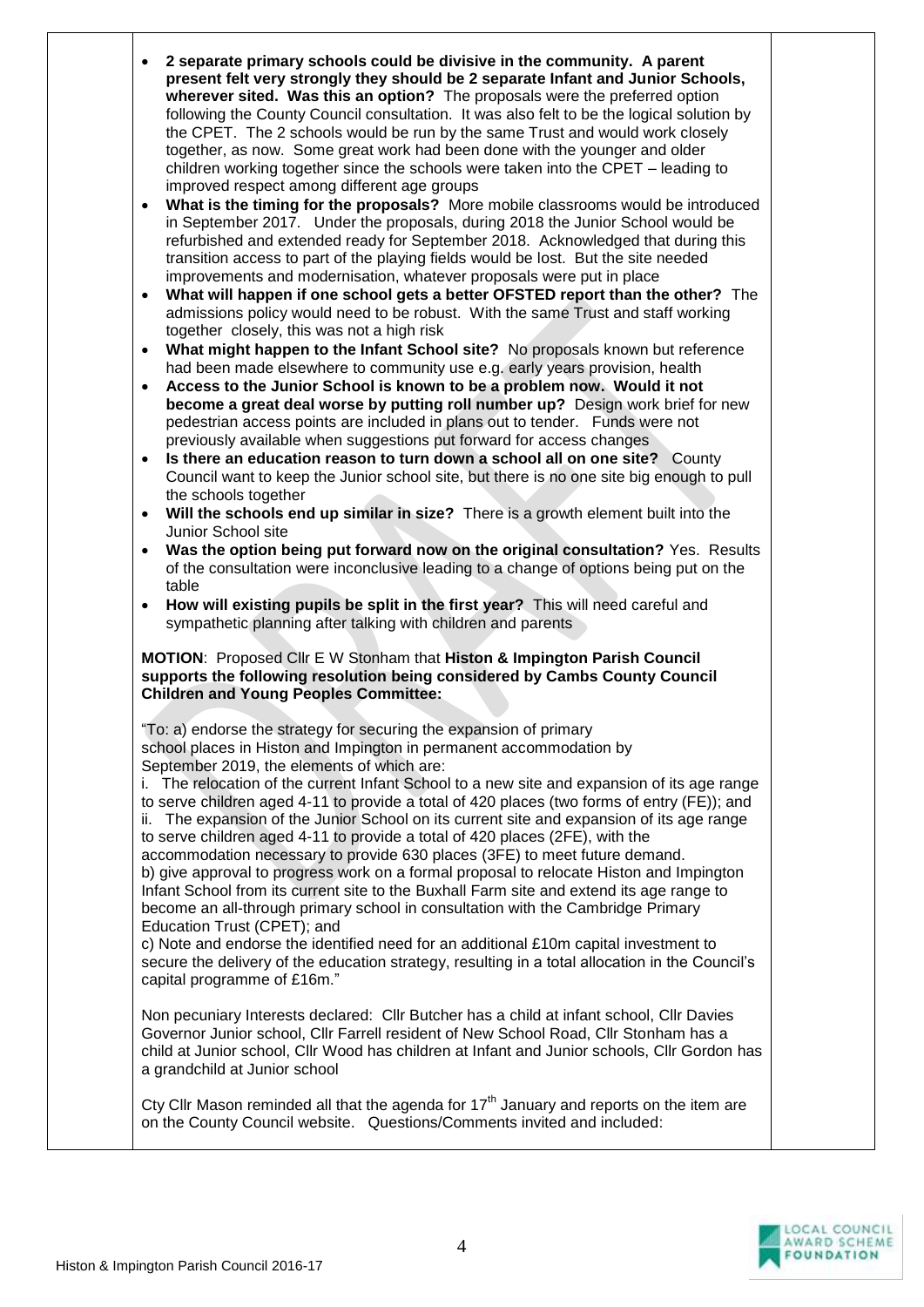| $\bullet$ | Cambs County Council say no suitable alternative option exists but part of the<br>proposal is in Green Belt, Do Parish Councillors believe this should be an<br>exception site issue? Cllr Davies stated the Parish Council has been looking for<br>additional recreational space for 25+ years and has recently realised that although<br>regrettable to use Green Belt to provide, there was no alternative. He felt the Parish<br>Council should press for preservation of the view from Cottenham Road to Buxhall<br>Farm – perhaps the school should be wrapped along the side to preserve the<br>panoramic view and to ensure this development was not used as a green light to put<br>forward plans for speculative development |  |
|-----------|----------------------------------------------------------------------------------------------------------------------------------------------------------------------------------------------------------------------------------------------------------------------------------------------------------------------------------------------------------------------------------------------------------------------------------------------------------------------------------------------------------------------------------------------------------------------------------------------------------------------------------------------------------------------------------------------------------------------------------------|--|
| $\bullet$ | Is it the only option? Some members felt there was not enough information<br>available to support or not support the day before the motion went forward for<br>decision at County Council. E.g. Buxhall Farm site - were there plan to include<br>housing to fund the school? What would the effect on transport be?                                                                                                                                                                                                                                                                                                                                                                                                                   |  |
| $\bullet$ | Can junior school be all 2 storey? Or green space be provided elsewhere? Site<br>was not big enough to take 7 years of 4 classes                                                                                                                                                                                                                                                                                                                                                                                                                                                                                                                                                                                                       |  |
| $\bullet$ | The motion put to Parish Council was premature and inappropriate. May<br>compromise the ability to look hard at planning applications coming forward. It does<br>not express the Council or community's concerns over what happens to the Infant<br>School site, playing field, access, drainage, wildlife. The Parish Council would wish<br>to have involvement in detailed applications coming forward                                                                                                                                                                                                                                                                                                                               |  |
| $\bullet$ | No information had been forthcoming from the County Council on birth rates,<br>despite requests                                                                                                                                                                                                                                                                                                                                                                                                                                                                                                                                                                                                                                        |  |
| $\bullet$ | Traffic hazards on main road site                                                                                                                                                                                                                                                                                                                                                                                                                                                                                                                                                                                                                                                                                                      |  |
| $\bullet$ | Parish Council needs to look at the implications on the villages, not just on the<br>education. Others felt we need to think about the educational needs of our<br>young first and foremost                                                                                                                                                                                                                                                                                                                                                                                                                                                                                                                                            |  |
| $\bullet$ | PC Policy issues covering Buxhall Farm site                                                                                                                                                                                                                                                                                                                                                                                                                                                                                                                                                                                                                                                                                            |  |
| $\bullet$ | Neighbourhood Plan feedback including data showing that open space and the                                                                                                                                                                                                                                                                                                                                                                                                                                                                                                                                                                                                                                                             |  |
|           | Green Belt are important to respondents                                                                                                                                                                                                                                                                                                                                                                                                                                                                                                                                                                                                                                                                                                |  |
| $\bullet$ | £16 million investment being proposed in Histon & Impington. It was key that<br>the Parish Council show an interest in working with the County Council It was<br>not about saying "no" it is about saying the Parish Council doesn't understand the<br>scale and needs that understanding                                                                                                                                                                                                                                                                                                                                                                                                                                              |  |
| $\bullet$ | Suggestion that our County Cllrs be asked to reflect the feeling of the public at<br>the meeting on 17 <sup>th</sup> January                                                                                                                                                                                                                                                                                                                                                                                                                                                                                                                                                                                                           |  |
| $\bullet$ | Education and planning issues cannot be disentangled. There must be a                                                                                                                                                                                                                                                                                                                                                                                                                                                                                                                                                                                                                                                                  |  |
|           | willingness to accept the need for additional educational provision – perhaps an<br>express or support (or non-support) with caveats is required                                                                                                                                                                                                                                                                                                                                                                                                                                                                                                                                                                                       |  |
|           | Lesley Birch urged members to look on this as an opportunity for provision of<br>quality educational, incorporating sporting and arts provision                                                                                                                                                                                                                                                                                                                                                                                                                                                                                                                                                                                        |  |
|           | The Chair summed up discussion. Standing orders were re-instated. Cllr Stonham<br>withdrew the motion and County Councillors were asked to report to the County Council<br>meeting on the concerns as expressed. 16 members of the public left the meeting                                                                                                                                                                                                                                                                                                                                                                                                                                                                             |  |
| $\bullet$ | CIIr Jenkins returned to the meeting and was appraised of the outcome of item 135. He<br>reminded members they had all received the papers supporting the proposal by email.<br>Points raised by the Parish Council were summarised. Additional discussion covered:<br>Uncertainties raised – transport, planning, Green belt, future population figures,<br>protection of Infant School site – could be included as an additional clause to the<br>motion going forward at County Council. Some suggested wording was provided to<br>Cty Cllrs Jenkins and Mason<br>Need for Parish Council to be an active partner in design                                                                                                         |  |
|           | Working party idea to work with the County Council and School Trust<br>It was agreed Cty Clirs would report to the 17 <sup>th</sup> January meeting that Histon & Impington<br>Parish Council supports in principle Cambridge County Council's plans to expand primary<br>school capacity in the community by investing in a new school and refurbishing/<br>modernising the existing junior school, and asks that it be involved in their detailed<br>development and implementation.                                                                                                                                                                                                                                                 |  |